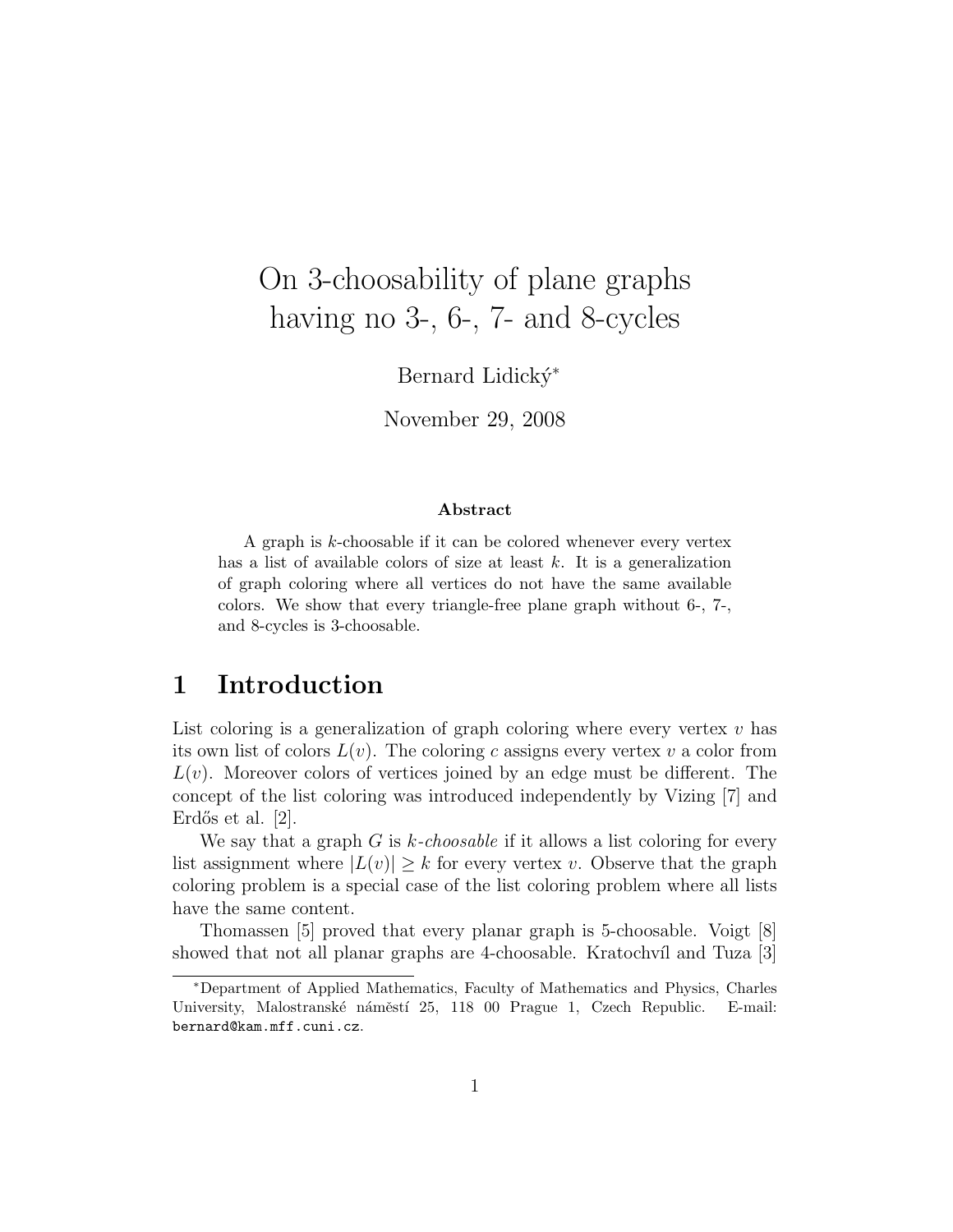observed that every planar triangle-free graph is 4-choosable, and Voigt [9] exhibited an example of a non-3-choosable triangle-free planar graph.

There are several sufficient conditions for 3-choosability of planar trianglefree graphs. Alon and Tarsi [1] proved that every planar bipartite graph is 3-choosable. Thomassen [6] gave a proof showing that every planar graph without 3- and 4-cycles is 3-choosable. Lam, Shui and Song [4] proved that every planar graph without 3-, 5- and 6-cycles is 3-choosable. Zhang and Xu [11] proved that every planar graph without 3-, 6-, 7- and 9-cycles is 3-choosable. Zhang [10] proved that every planar graph without 3-, 5-, 8 and 9-cycles is 3-choosable.

We show that every planar graph without 3-, 6-, 7- and 8-cycles is 3 choosable. The result is derived as a corollary of Theorem 3 which restricts adjacency of small cycles in a graph.

The proof is done by the well known discharging method. We apply the method in the following manner. We consider a hypothetical smallest counterexample and identify some configurations which cannot occur in the smallest counterexample. Then faces and vertices are assigned charges such that sum of all charges is negative. Discharging rules redistribute charges between vertices and faces such that the resulting charge of every face and every vertex is non-negative. Hence we get a contradiction with assumption that the sum of the charges is negative.

We use the following notation. A cycle of length k is said to be a  $k$ -cycle and a vertex of degree k is said to be a  $k$ -vertex. Analogously a cycle of length at least k is said to be a  $(\geq k)$ -cycle and a vertex of degree at least k is said to be a  $(\geq k)$ -vertex. A similar notation is also used for faces.

### 2 Reducible configurations

A configuration R is  $(H, d)$  where H is a simple graph and d is a function  $V(H) \to \mathbb{N}$ . A graph G contains R if G contains a subgraph K such that there is an isomorphism  $f : H \to K$  and for every vertex v from  $V(H)$  holds that  $deg_G(f(v)) = d(v)$ .

We say that a configuration R is *reducible* if removing R from any graph G does not affect the property of 3-choosability of G.

Note that removing any configuration R from a 3-choosable graph  $G$  does not make G non-3-choosable since we only delete edges and vertices. On the other hand removing R from a non-3-choosable graph  $G$  can turn  $G$  into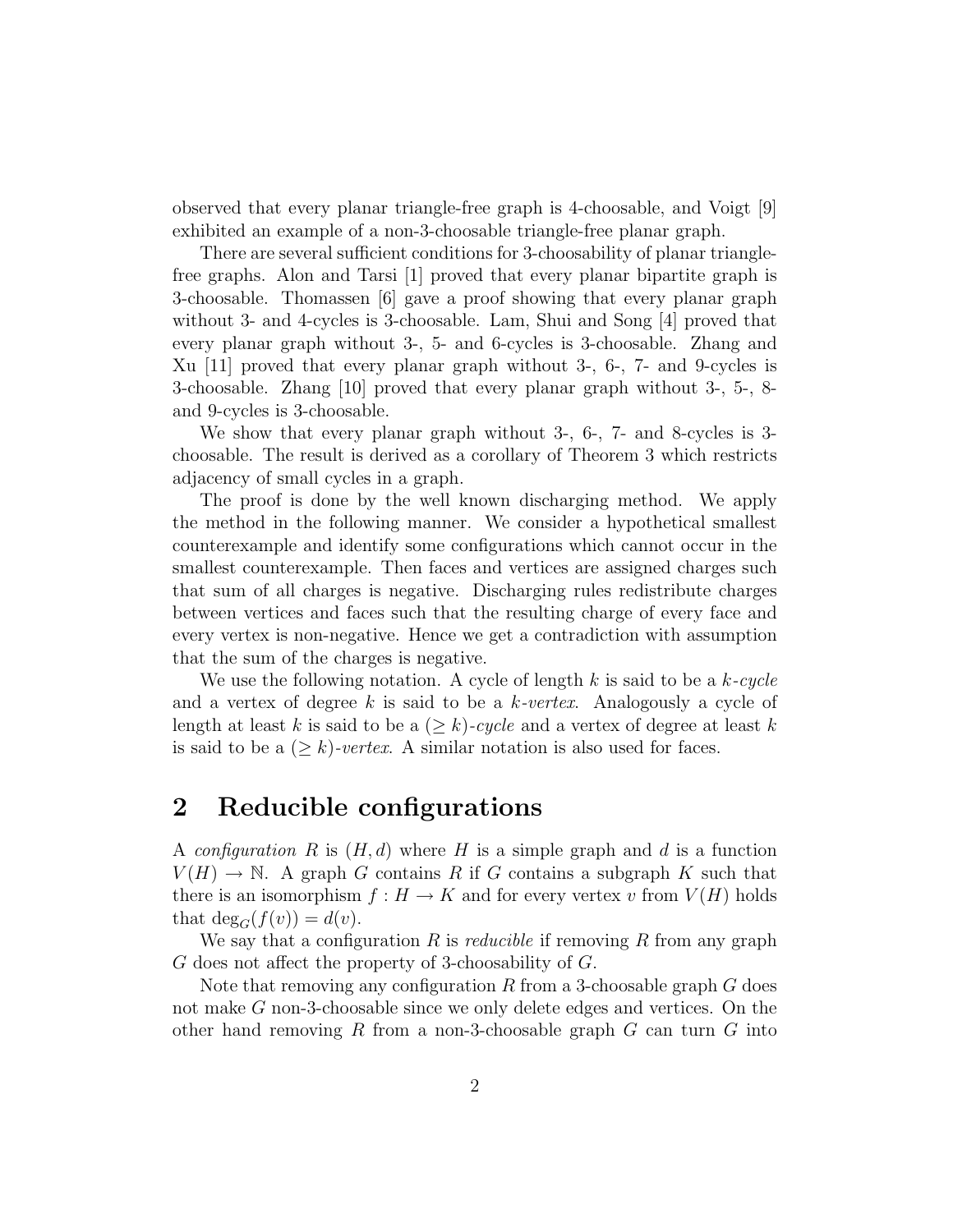

Figure 1:  $C_4$ -arbor

a 3-choosable graph but this is not the case when the configuration  $R$  is reducible.

Observe that an isolated vertex v and a function  $d(v) = 1$  or  $d(v) = 2$ form a reducible configuration since adding a vertex of degree 1 or 2 to a graph G does not turn G into a non-3-choosable graph.

Next we describe a bigger reducible configuration. Let  $Z = \{C_4^1, C_4^2, \ldots, C_4^n\}$ be a connected graph which is created as a union of 4-cycles such that two 4-cycles are allowed to share at most one vertex and one vertex can be contained in at most two 4-cycles. Moreover  $C_4^1, C_4^2, \ldots, C_4^n$  are the only cycles in F. Observe that the 4-cycles must form some kind of a tree structure. Refer to the black drawing in Figure 1.

We create  $H$  from  $Z$  by adding some edges joining vertices of degree two in distance more than two. Moreover every vertex can be in at most one added edge. We call such graph H a  $C_4$ -arbor. We show that H with a suitable d is a reducible configuration. Note that we do not require  $C_4$ -arbors to be planar but we need only planar  $C_4$ -arbors in this paper. Refer to Figure 1 for an example of a planar  $C_4$ -arbor.

**Lemma 1.** Let H be a  $C_4$ -arbor and let  $d: V(H) \to \mathbb{N}$  be defined as follows:

$$
d(v) = \begin{cases} \deg_H(v) & \text{if } \deg_H(v) \ge 3; \\ 3 & \text{if } \deg_H(v) = 2. \end{cases}
$$

Then  $R = (H, d)$  is a reducible configuration.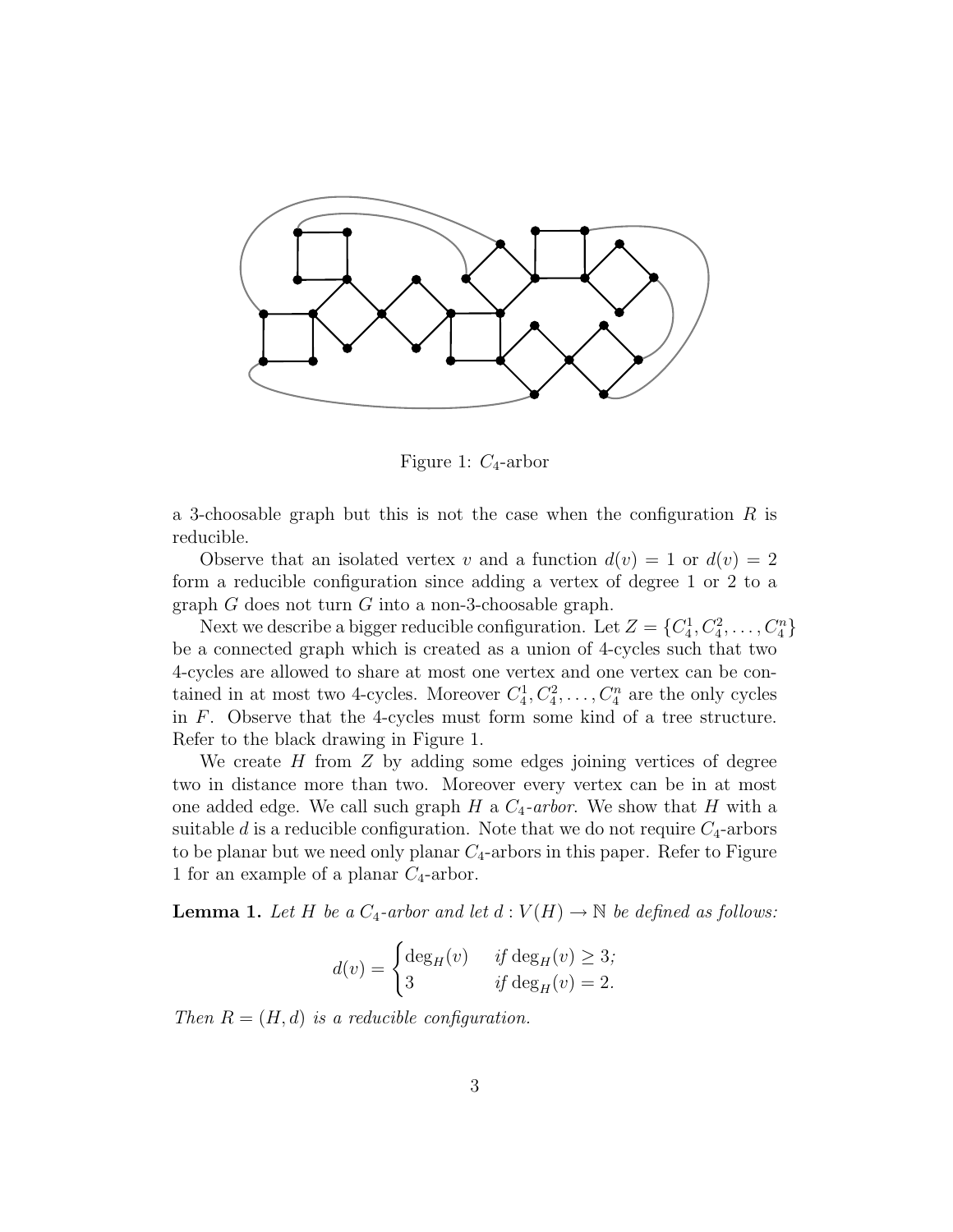*Proof.* Let G be a graph and let H be a  $C_4$ -arbor subgraph with degrees according to d. Assume that  $G - H$  is 3-choosable. Our goal is to show that G is also 3-choosable. More precisely we want to extend a list coloring c of  $G - H$  to a list coloring c' of G. We assume that every vertex v of still uncolored H has  $L(v)$  of size 3.

The proof proceeds by induction on n. Let  $H$  be formed by a union of 4cycles  $Z = \{C_4^1, C_4^2, \ldots, C_4^n\}$  and some additional edges. Observe that every vertex v in H with  $\deg_H(v) = 2$  has  $\deg_G(v) = 3$  and the other vertices of H have the same degree in G as in H. Since v of  $deg_H(v) = 2$  has exactly one neighbor u in  $G - H$ , it has a forbidden color  $c(u)$ . We alter  $L(v)$  to  $L(v) \setminus \{c(u)\}\$ to avoid conflict during extending c.

$$
|L(v)| = \begin{cases} 2 & \text{if } \deg_H(v) = 2; \\ 3 & \text{otherwise.} \end{cases}
$$

First we consider case  $Z = \{C_4^1\}$  for starting the induction. Then  $H =$ F since we are not allowed to add any new edge and  $d(v) = 2$  for every vertex v from  $V(H)$ . The discussion why  $C_4$  can be colored is analogous to the discussion for the induction step or we could use the fact that  $C_4$  is 2-choosable.

If all 4-cycles have at least two shared vertices, then we can find a long cycle which is forbidden by the definition of  $C_4$ -arbor. Thus there is a 4-cycle  $C$  with exactly one shared vertex  $x$ .

We color the non-shared vertices  $u, v, w$  of C such that there will remain two possible colors for x. Then we remove  $u, v$  and  $w$  from  $H$ . This decreases the number of 4-cycles and the shared vertex x becomes a vertex of degree  $2$ with  $L(x)$  of size 2. Hence we can apply the induction hypothesis.

Let the shared vertex x be adjacent to vertices u and v; refer to Figure 2. We distinguish two cases.

If a is a common color of  $L(u)$  and  $L(v)$  then we color u and v by a. Since u and v have the same color a, there are still at least two colors left in  $L(x)$ and at least one color is left in  $L(w)$ . Thus we can assign such remaining color to w and preserve a color list of size 2 for  $x$ .

In the other case the color lists of u and v are disjoint. Their color lists have 4 different colors together while  $L(x)$  contains only 3 colors. Hence there is a color b which is not in  $L(x)$ . Without loss of generality assume that b is in  $L(u)$ . We color u by the color b. Then we color w by a color distinct from b. Finally we color v by a color different from the color of w.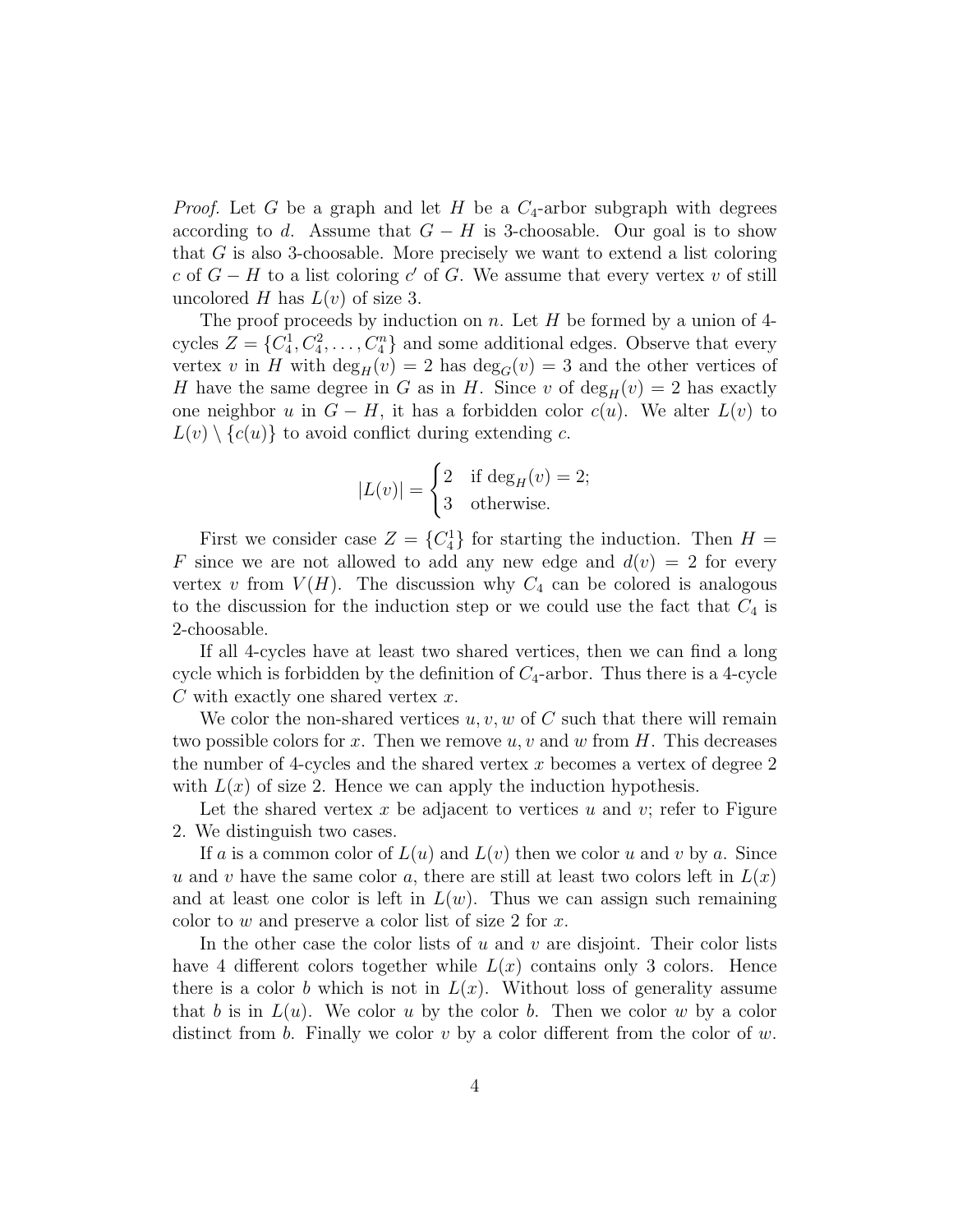

Figure 2: The 4-face in the induction step.

The color of v may be present in  $L(x)$ , but there are still at least 2 different colors left in  $L(x)$ .

We also need to deal with vertices of  $H$  joined to vertices  $u, v$ , and  $w$  by edges, if there are any. Let  $z$  be a vertex connected to vertex  $u$ . The vertex z has a color list of size 3. So we can remove the color of u from  $L(z)$  to avoid conflict. The vertex z is then treated as a vertex of degree two.  $\Box$ 

#### 3 Initial charges

In this section we define the initial charges for faces and vertices. We start with defining that for a plane graph  $G$  the *degree* of a face  $f$  is the number of incident edge sides. We denote it by  $\deg(f)$ . Observe that one edge can raise deg( $f$ ) by two if both sides of the edge are incident with  $f$ .

Recall that for every plane graph G holds that  $\sum_{v \in V} \deg(v) = 2|E|$  and observe that also holds that  $\sum_{f \in F} \deg(f) = 2|E|$  since every edge is counted twice.

The *initial charge* of a face  $f$  and the *initial charge* of a vertex  $v$  are defined by

$$
ch(f) := deg(f) - 6
$$
 and  $ch(v) := 2 deg(v) - 6$ .

Refer to Table 1 for the initial charges of faces and vertices of small degrees.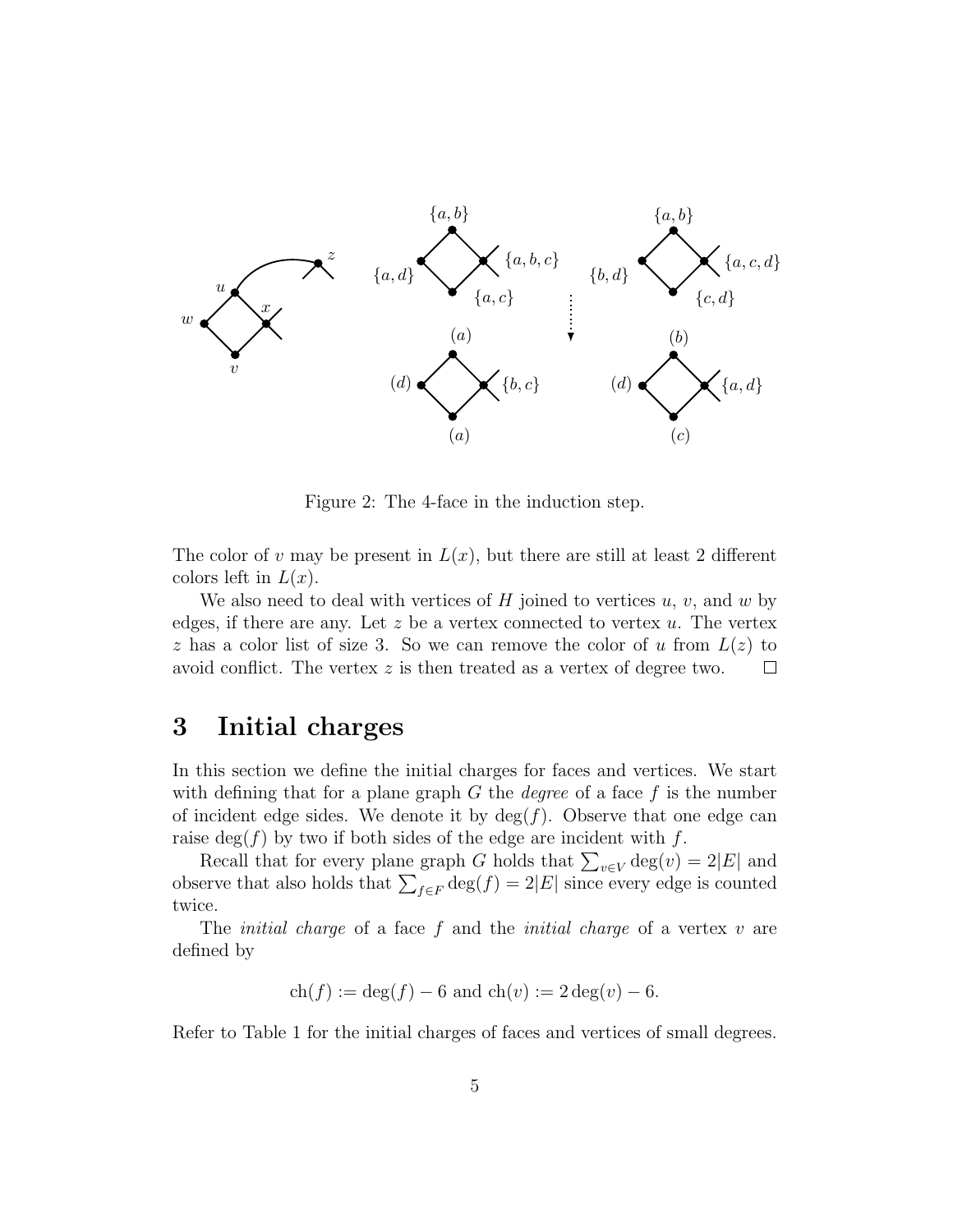| deg                  |  |  |  |
|----------------------|--|--|--|
| ch                   |  |  |  |
| ch<br>$\overline{v}$ |  |  |  |

Table 1: Initial charges of a face  $f$  and a vertex  $v$  depending on their degree.

**Lemma 2.** If  $G = (V, E)$  is a plane connected graph, then the sum of all initial charges is negative.

Proof. The idea of the proof is based on counting with Euler's formula, which says that  $|E| - |V| - |F| = -2$  where F is the set of faces. Counting with the charges gives:

$$
\sum_{f \in F} ch(f) + \sum_{v \in V} ch(v) = \sum_{f \in F} (deg(f) - 6) + \sum_{v \in V} (2 deg(v) - 6)
$$
  
= (2|E| - 6|F|) + (4|E| - 6|V|)  
= -12.

The goal is to show that the sum of all charges is non-negative in the assumed counterexample and hence it violates the Euler's formula. In Table 1 we observe that 3-, 4- and 5-faces have negative initial charge hence we need to deal with these negative charges. We satisfy 3-faces by the condition that our graph is triangle-free. Hence we have to deal only with 4- and 5-faces. Observe that forbidding  $C_3$ ,  $C_4$  and  $C_5$  is a sufficient condition for a planar graph to be 3-choosable.

## 4 Discharging 4-faces and 5-faces

We denote by  $C_{x|y}$  a graph constructed from a cycle on  $x + y - 2$  vertices by adding a single edge to form two cycles of lengths  $x$  and  $y$ . We say that cycles are touching if they share exactly one vertex. We call two cycles adjacent if they form  $C_{x|y}$ .

A 4-vertex  $v$  is called *non-shared* if it is incident to only one 4-face with negative charge. We say that a 4-vertex  $v$  is *shared* if it is incident to two 4-faces with negative charges. It may seem superfluous to require that the

 $\Box$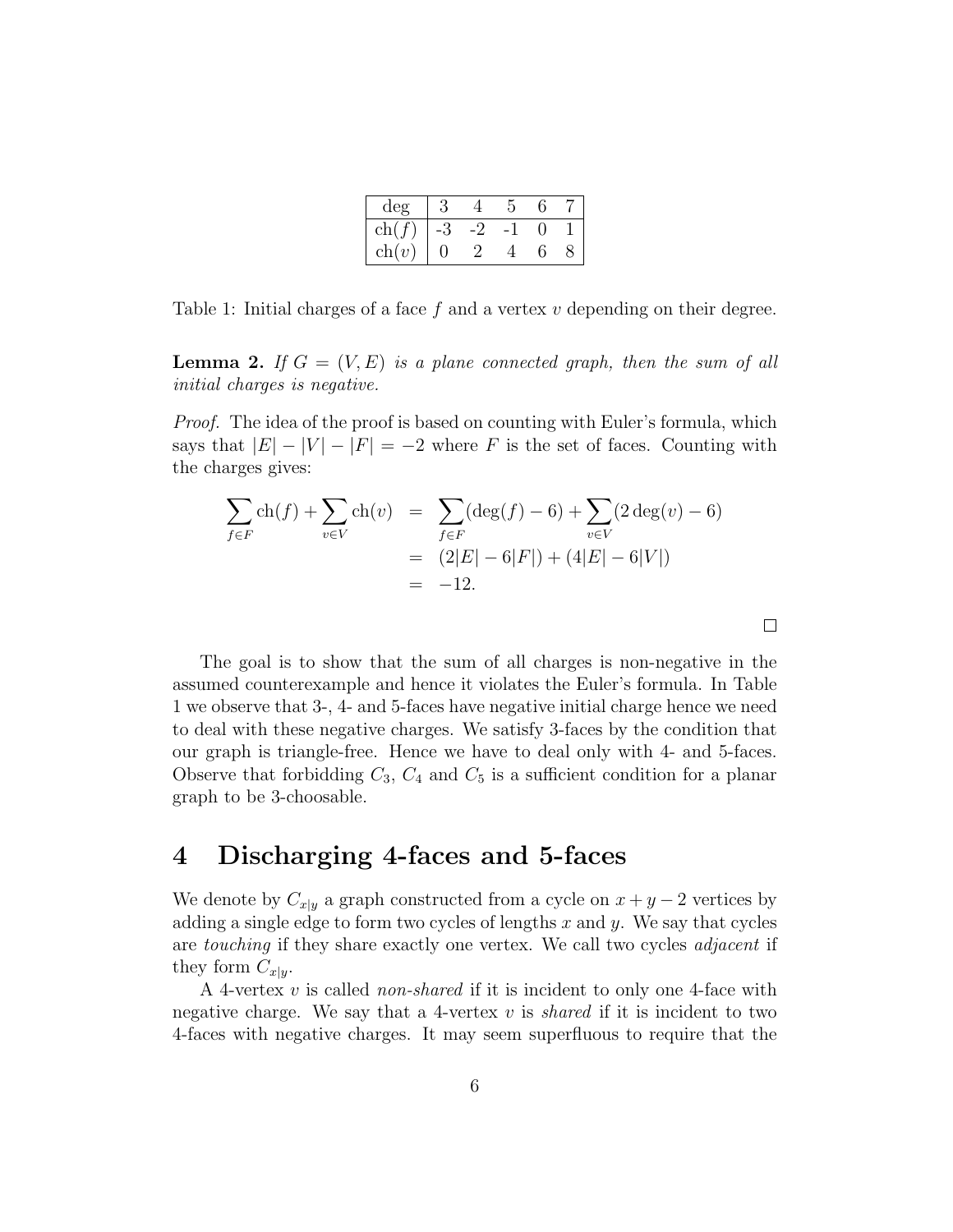4-faces have a negative charge since they all have it at the beginning. But during the discharging process a shared vertex may become non-shared if one of its incident 4-faces receives charge from someone else.

We say that a 5-face is *isolated* if it does not share any vertex with another 5-face.



Figure 3: Illustration of Rule 1. The grey vertices have a sufficient charge to eliminate the negative charges of the incident 4-faces and 5-faces.



Figure 4: Illustration of Rule 2. A cycle of touching 4-faces. The arrows illustrate sending charges along the cycle.

**Theorem 3.** Every planar graph without  $C_3$ ,  $C_{4|4}$ ,  $C_{4|5}$ ,  $C_{5|5}$ , and  $C_{5|6}$  is 3-choosable.

*Proof.* Assume for a contradiction that  $G$  is a minimal counterexample. By minimality  $G$  does not contain vertices of degree two or configurations from Lemma 1. Moreover  $G$  is a connected graph.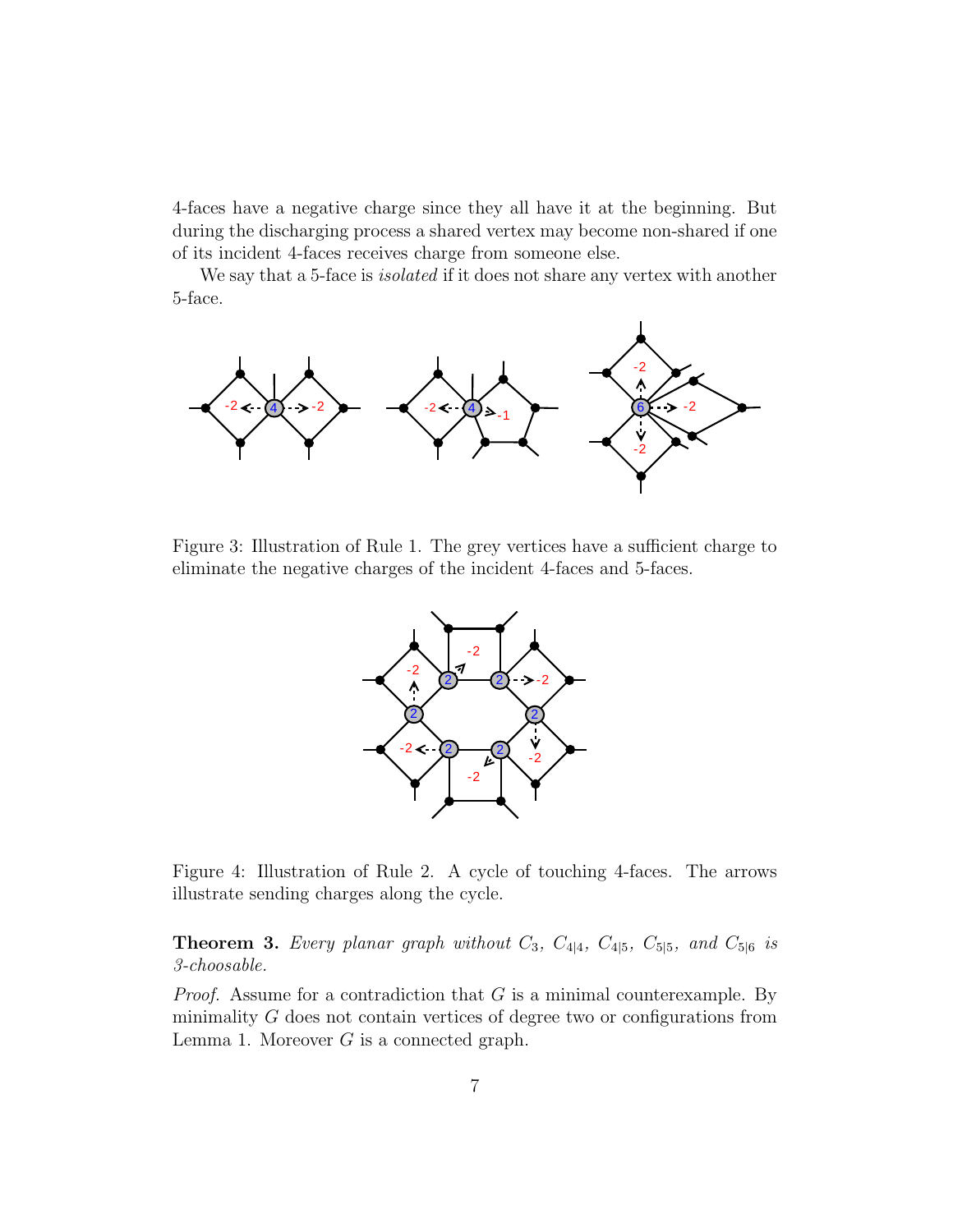

Figure 5: Illustration of Rule 3. The grey vertex eliminates the negative charge of the incident 4-face. The other white shared vertices then become non-shared. Note that the negative charge of the 5-face is not discharged.

We claim that there are no two 4-faces, or a 4-face and a 5-face, or two 5-faces or a 5-face and a 6-face that would share two edges because G does not contain any vertices of degree two or triangles; refer to Figure 7.

Note that two 5-faces or a 5-face and a 6-face can share an edge and one extra vertex. Let  $v$  be a vertex. A 5-face  $f$  is proper with respect to  $v$  if either  $f$  does not share an edge with another 5-face or it shares an edge  $e$ with another 5-face but  $v \notin e$ ; refer to Figure 8. Observe that a 5-face can share no edge with two 5-faces.

#### 4.1 The discharging rules

We claim that we are able to raise charge of all 4-faces and 5-faces in  $G$  to a non-negative value by subsequent application of the following rules:

- **Rule 1.**  $A \geq 5$ )-vertex v sends charge 2 to all incident 4-faces and charge 1 to all incident proper 5-faces; refer to Figure 3.
- Rule 2. On a cycle of touching 4-faces with negative charges the shared vertices send charge 2 along the cycle to the 4-faces; refer to Figure 4.
- **Rule 3.** A non-shared 4-vertex sends charge 2 to its 4-face with negative charge; refer to Figure 5.
- Rule 4. A 4-vertex which was not used in Rule 3 sends charge 1 to every incident proper 5-face; refer to Figure 6.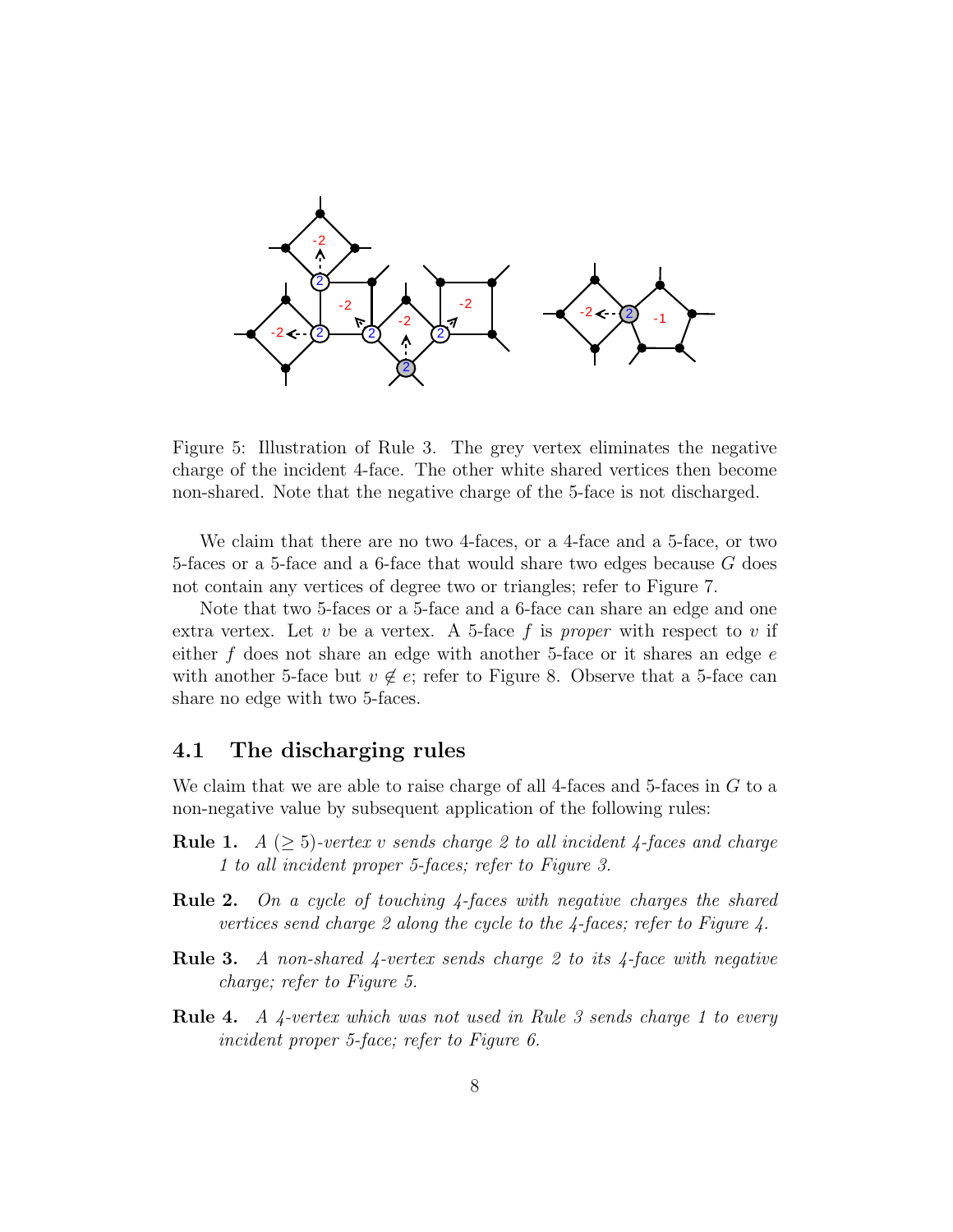

Figure 6: Illustration of Rules 4 and 5. Discharging touching 5-faces and distributing charge 1 from a 7-face to adjacent 5-faces.



Figure 7: Two small cycles drawn as faces that share two edges require a vertex of degree two or triangles.

**Rule 5.**  $A \ (\geq 7)$ -face sends charge  $\frac{1}{5}$  through every edge which is shared with an isolated 5-face; refer to Figure 6.

The rules are applied sequentially from Rule 1 to Rule 5. Note that in Rule 5 a big face can send charge to the same 5-face through several edges.

Next we check that the final charge of all faces and vertices is nonnegative.

Let  $v$  be a  $k$ -vertex. Regarding its degree we consider following cases:

- $k \geq 5$ : Only Rule 1 can apply on v. Charge transferred from v in is at most  $2\frac{k}{2}$  $\frac{k}{2}$ ]. Hence we compute ch(v) − 2 $\lfloor \frac{k}{2} \rfloor$  $\frac{k}{2}$ ] = 2k – 2 $\lfloor \frac{k}{2}$  $\frac{k}{2}$ ] – 6  $\geq$  0.
- $k = 4$ : Only one of the Rules 2,3 or 4 can apply on v. Charge at most two is transferred from  $v$  hence the resulting charge is non-negative.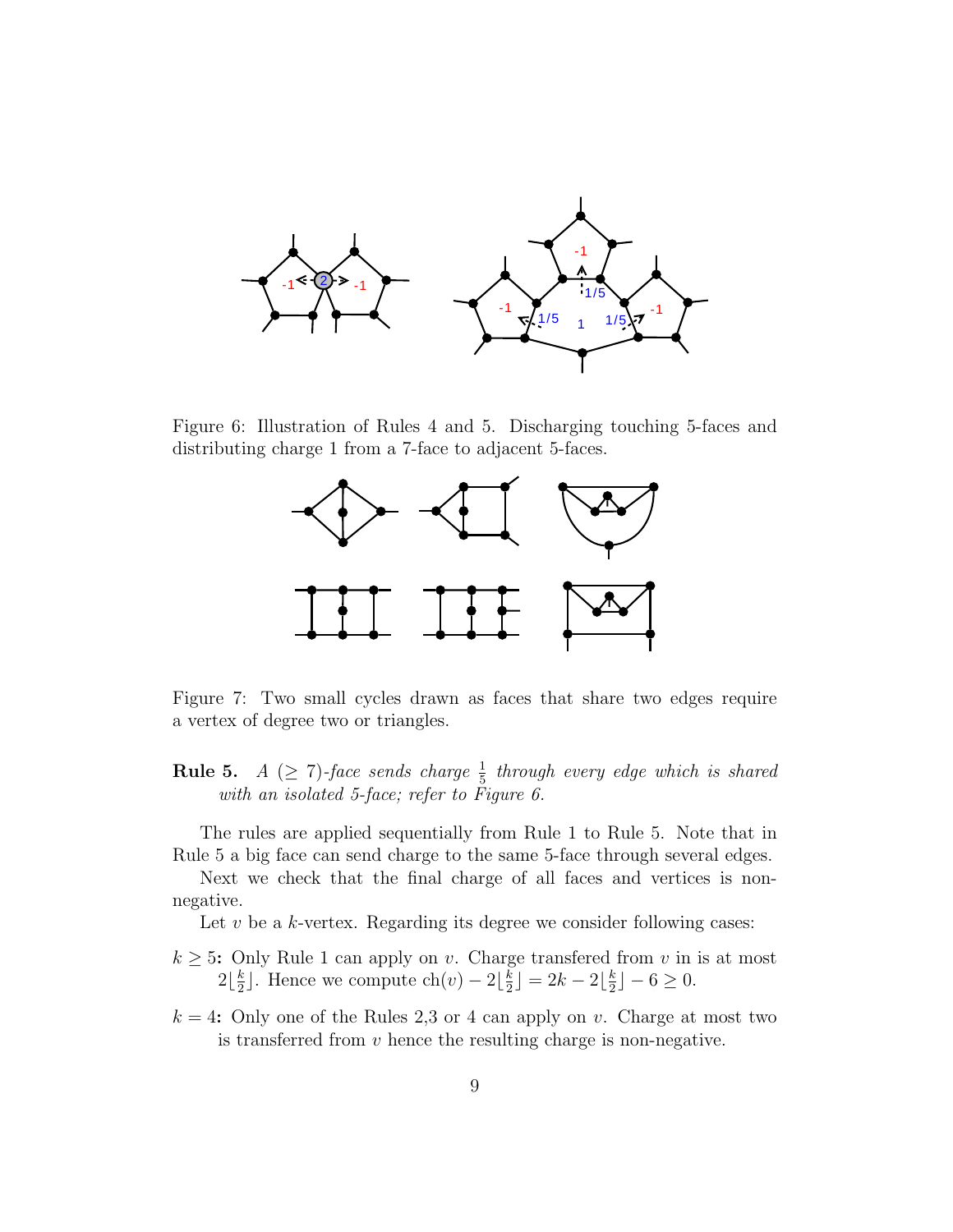

Figure 8: Two 5-faces and a 5-face with a 6-face sharing an edge and one more vertex. The 5-faces are considered proper with respect to the black vertices.



Figure 9: A big face is sending charges only to isolated 5-faces and incoming charges to an isolated 5-face.

 $k = 3$ : The initial zero charge is not changed.

Let f be a k-face. We consider cases regarding  $k$ :

- $k \geq 7$ : Only Rule 5 applies on f. Note that the number of edges shared with isolated 5-faces is at most  $\lfloor \frac{k}{2} \rfloor$  $\frac{k}{2}$  since these 5-faces share no vertices; refer to Figure 9. Hence the resulting charge of f is  $k-6-\frac{1}{5}$  $\frac{1}{5} \left\lfloor \frac{k}{2} \right\rfloor$  $\frac{k}{2}$  which is non-negative.
- $k = 6$ : The initial zero charge is not changed.
- $k = 5$ : If Rule 1 or Rule 4 applies then the resulting charge of f is nonnegative. Hence assume that they do not apply.

If f shares an edge with another 5-face or a 6-face  $f'$  then f also shares a  $(\geq 4)$ -vertex v with f'. Observe that f is proper with respect to v.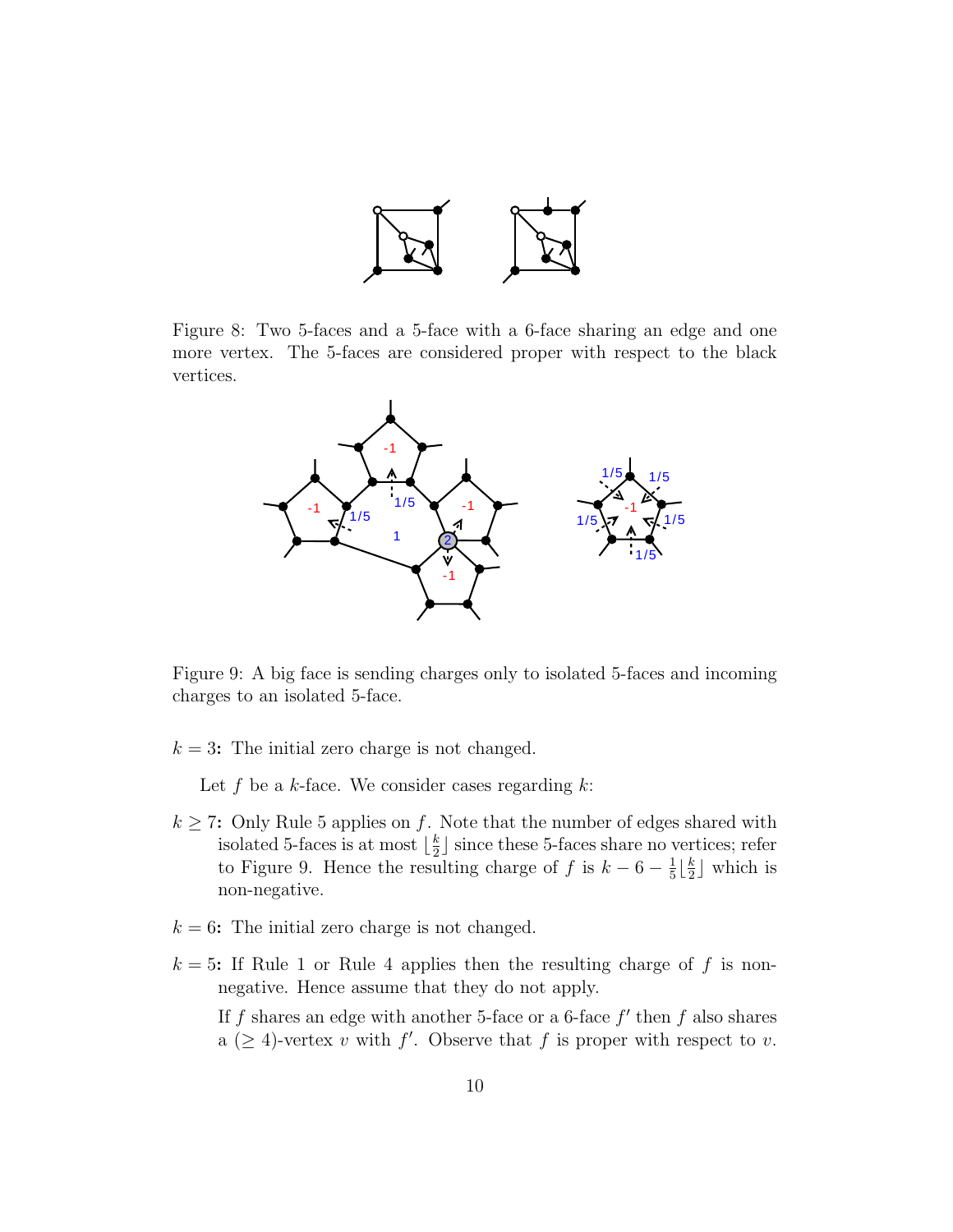If v is a 4-vertex then it is not incident to any 4-face. Hence Rule  $4$ applies on f. If v is a  $(\geq 5)$ -vertex then Rule 1 applies. Therefore we can assume that  $f$  is proper with respect to all vertices of  $G$ .

If f shares a vertex v with another 5-face then Rule 1 or Rule 4 applies on  $v$  and  $f$ . Hence  $f$  is isolated.

Every isolated 5-face is adjacent to five  $(2, 7)$ -faces. Hence Rule 5 applies five times on f and the incoming charge is  $\frac{5}{5}$ . Thus the resulting charge is non-negative.

 $k = 4$ : If any of the Rules 1,2 or 3 applies on f then the incoming charge is 2 and the resulting charge is 0. Hence assume that none of the Rules applies. Since  $G$  is a minimal counterexample,  $f$  must be incident to least one 4-vertex v. We create a bipartite graph  $B = (V_B = V_B^1 \cup$  $V_B^2, E_B$ ) where vertices of  $V_B^1$  correspond to 4-faces of G with negative charge and the vertices of  $V_B^2$  correspond to 4-vertices of the faces. An edge uv where  $u \in V_B^1$  and  $v \in V_B^2$  is present if the vertex of G corresponding to  $v$  is incident to the 4-face of  $G$  corresponding to  $u$ . If B is not connected we process each connected component separately.

If  $B$  contains a cycle, then Rule 2 applies. Hence  $B$  is a forest. If  $v \in V_B^2$  is a leaf, then the corresponding 4-vertex in G is non-shared and Rule 3 applies. Hence the faces corresponding to  $V_B^1$  induce a  $C_4$ arbor and Lemma 1 applies. It is a contradiction with the assumption that  $G$  is minimal.

Therefore after redistribution of charges every face and every vertex have a non-negative charge and we have a contradiction with Lemma 2.  $\Box$ 

Observe that graphs without  $C_6$  does not contain  $C_{4|4}$ . We can also use absence of  $C_{4|5}$  in graphs without  $C_7$  and absence of  $C_{5|5}$  in graphs without  $C_8$ . Hence Theorem 3 implies result of Lam et. al [4] that planar graphs without  $C_3$ ,  $C_5$  and  $C_6$  are 3-choosable as well as the following two corollaries.

Corollary 4. Every planar graph without  $C_3$ ,  $C_6$ ,  $C_7$  and  $C_8$  is 3-choosable.

Corollary 5. Every planar graph without  $C_3$ ,  $C_5$  and  $C_{4|4}$  is 3-choosable.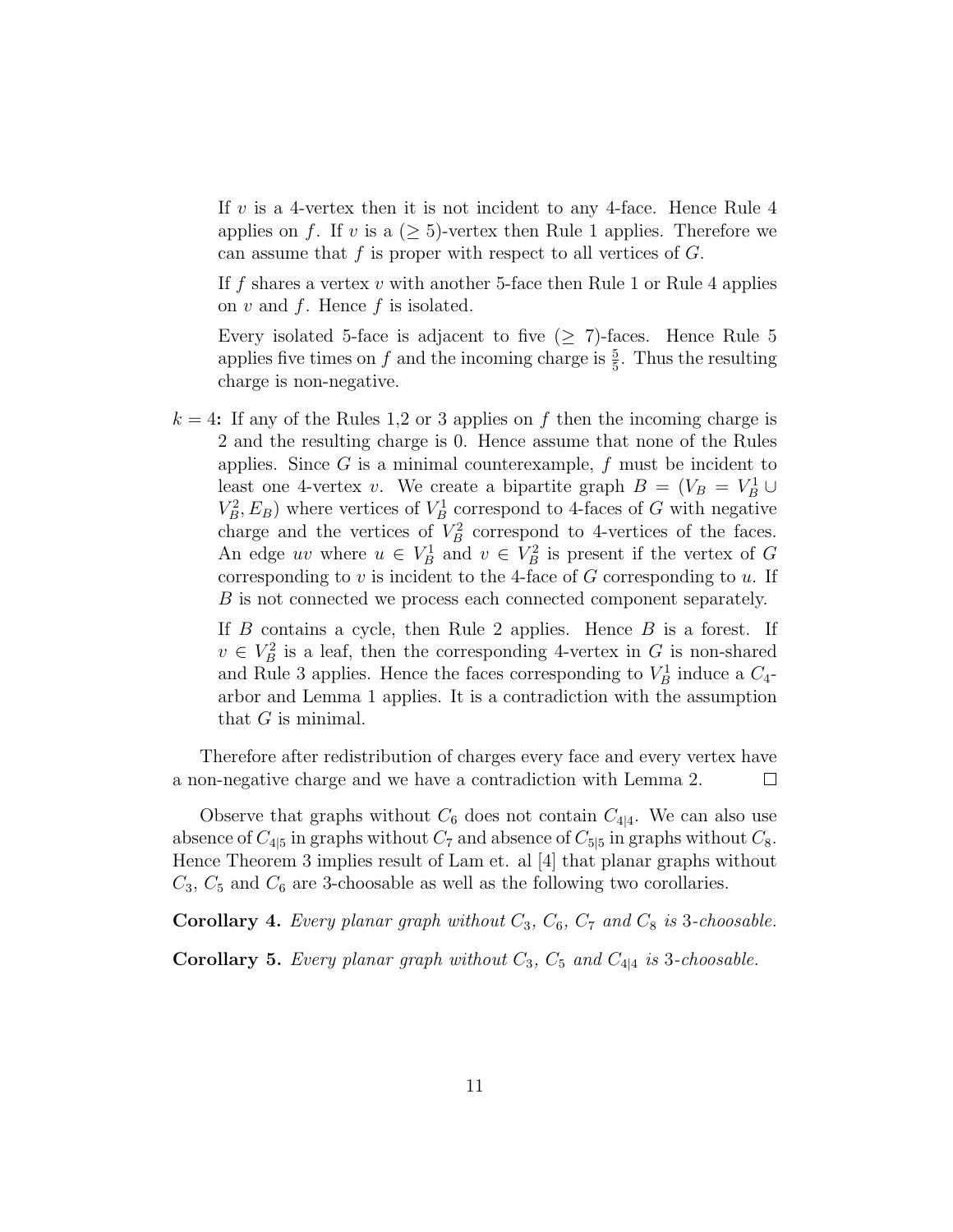#### Acknowledgments

This research was done during DIMACS-DIMATIA REU 2006 at DIMACS. The support of KONTAKT grant ME 886 is greatly appreciated. Many useful comments by Jiří Fiala, Daniel Král' and Martin Tancer improved the whole work.

### References

- [1] N. Alon and M. Tarsi, Colorings and orientations of graphs, Combinatorica, 12(2):125–134, 1992.
- [2] P. Erdős, A. L. Rubin, and H. Taylor, Choosability in graphs, *Com*binatorics, graph theory and computing, Proc. West Coast Conf., Ar $cata/Calif. 1979 (1980) 125-157.$
- [3] J. Kratochvíl and Z. Tuza, Algorithmic complexity of list colorings, Discrete Appl. Math., 50(3):297–302, 1994.
- [4] P. C. B. Lam, W. C. Shiu, and Z. M. Song, The 3-choosability of plane graphs of girth 4, Discrete Math. 294 (2005) 297–301.
- [5] C. Thomassen, Every planar graph is 5-choosable, J. Combin. Theory Ser. B 62 (1994) 180–181.
- [6] C. Thomassen, 3-list-coloring planar graphs of girth 5, J. Combin. Theory Ser. B 64 (1995) 101–107.
- [7] V. G. Vizing, Vertex colorings with given colors (in Russian), Metody Diskret. Analiz, Novosibirsk 29 (1976) 3–10.
- [8] M. Voigt, List colourings of planar graphs, Discrete Math. 120 (1993) 215–219.
- [9] M. Voigt, A not 3-choosable planar graph without 3-cycles, Discrete Math. 146 (1995) 325–328.
- [10] H. Zhang, On 3-choosability of plane graphs without 5-, 8- and 9-cycles, J. Lanzhou Univ., Nat. Sci. 41 (2005) 93–97.